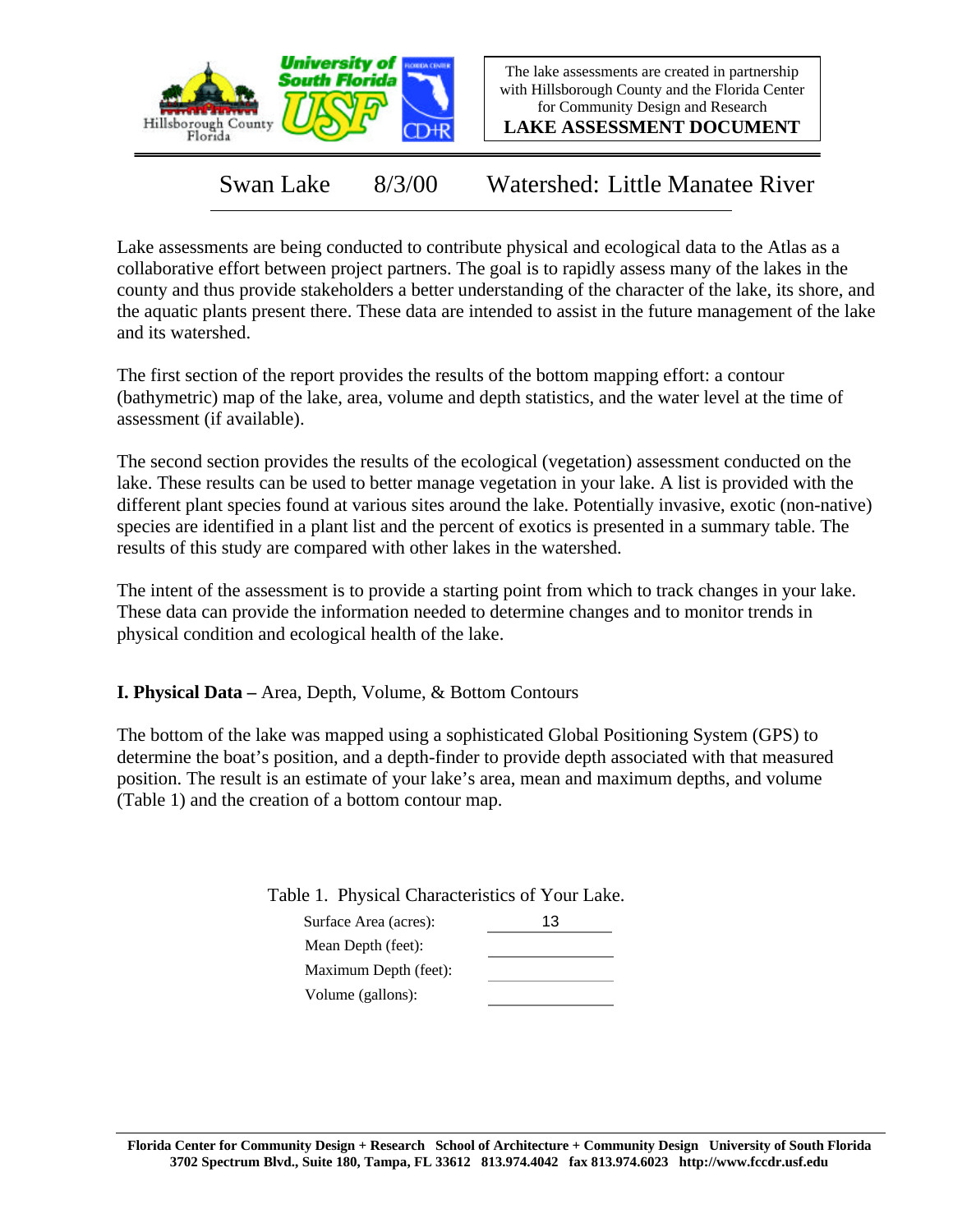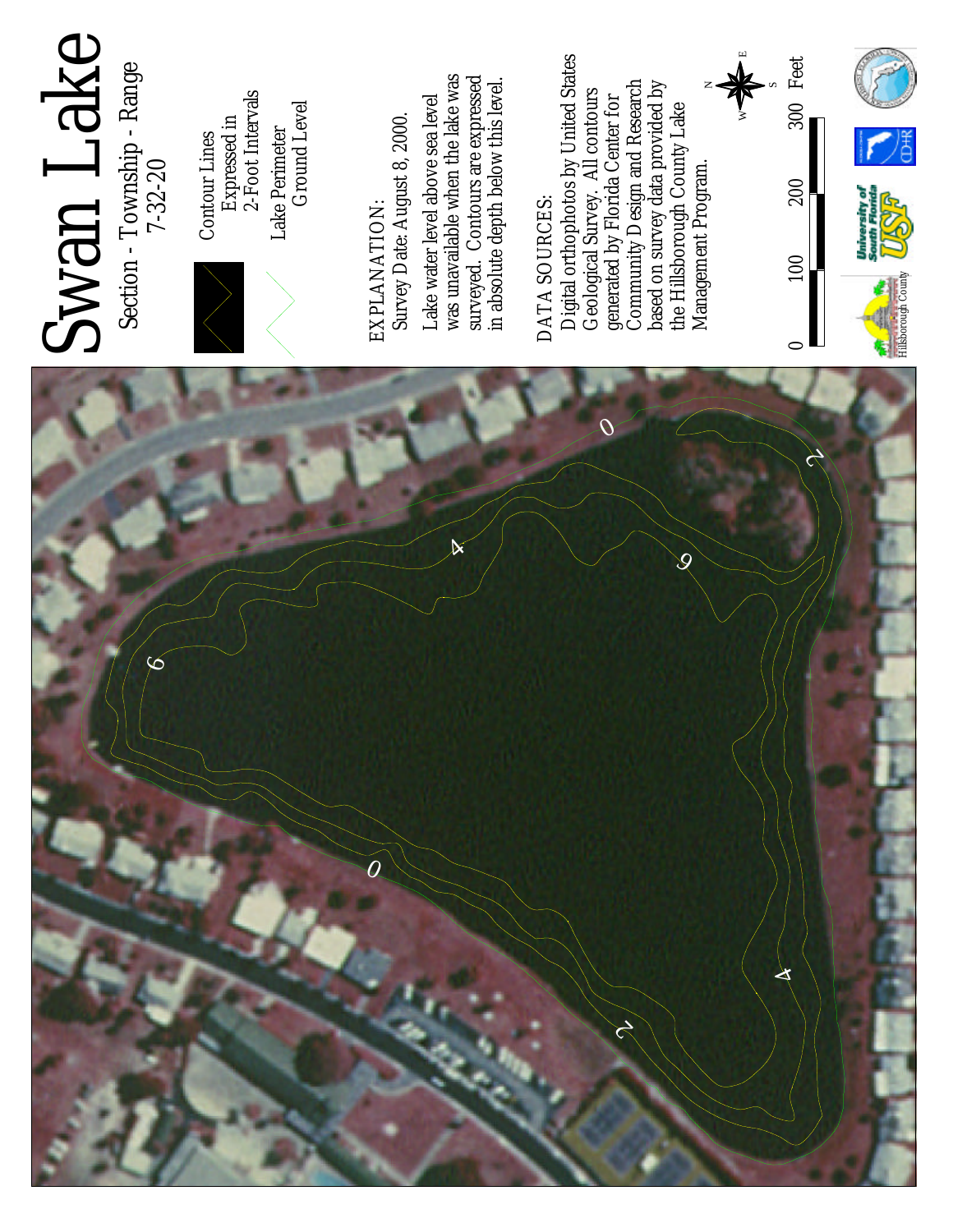

**LAKE ASSESSMENT DOCUMENT**

Swan Lake 8/3/00 Watershed: Little Manatee River

## **II. Ecological Data**

Aquatic Plant Survey

Approximately equispaced sites are haphazardly mapped around the lake and the aquatic plants at each site are surveyed. The total number of species from all sites is used to approximate the total diversity of aquatic plants and the percent of invasive-exotic plants on the lake and in the watershed (Table 2). Many of these plants are considered ecologically harmful, as they tend to out-compete native species. Such "nuisance" plants can also make boating and other recreational activities difficult or impossible. The common and scientific names of plant species found on your lake are listed in Table 3.

> Table 2. Comparison of species diversity between your lake and other assessed lakes located within your watershed.

|                        |     | Swan Lake Little Manatee River<br>(Average) |  |
|------------------------|-----|---------------------------------------------|--|
| Number of Taxa:        | 6   | 11                                          |  |
| Percent Exotic Plants: | 17% | 12%                                         |  |

Table 3. Botanical and common names of the most commonly found plants on your lake. Percent frequency (of occurence), habit (location where found), status (native or exotic), and EPPC status are provided.

| Common Name                            | are provided.<br><b>Plant Species</b> | Frequency | Habit     | <b>Status</b>  | <b>EPPC</b> |
|----------------------------------------|---------------------------------------|-----------|-----------|----------------|-------------|
| Common Bacopa, Herb-Of-Grace           | Bacopa monnieri                       | 90%       | Submersed | Native         | NL          |
| Muskgrass                              | Chara spp.                            | 90%       | Submersed | Native         | <b>NL</b>   |
| Southern Waternymph                    | Najas guadelupensis                   | 80%       | Submersed | Native         | <b>NL</b>   |
| Algal Mats, Floating                   | Algal spp.                            | 30%       | Floating  | <b>Unknown</b> | Unknow      |
| Manyflower Marshpennywort, Water Penny | Hydrocotyl umbellata                  | 10%       | Emergent  | Native         | NL          |
| <b>Torpedo Grass</b>                   | Panicum repens                        | 10%       | Emergent  | Exotic         |             |